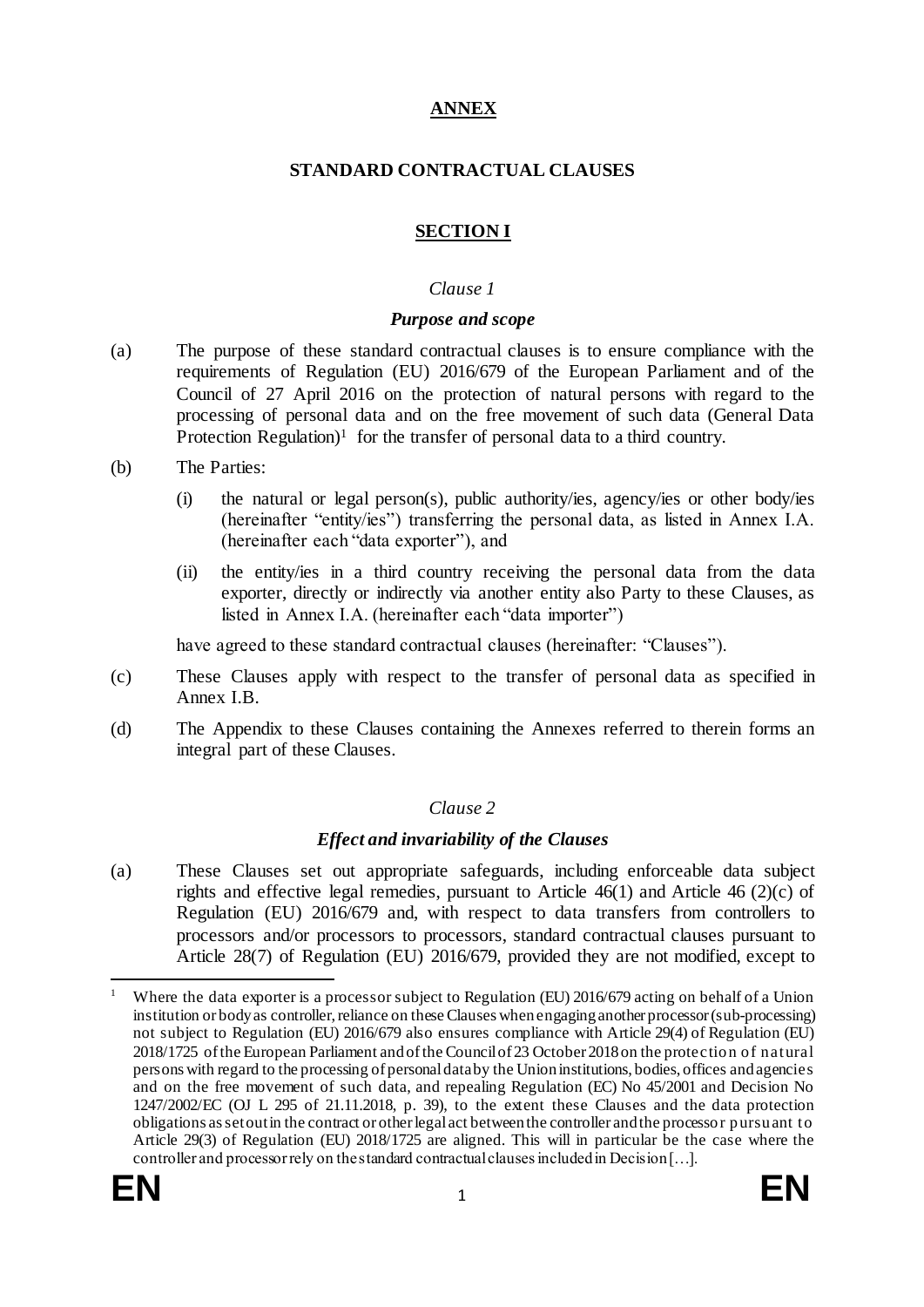select the appropriate Module(s) or to add or update information in the Appendix. This does not prevent the Parties from including the standard contractual clauses laid down in these Clauses in a wider contract and/or to add other clauses or additional safeguards, provided that they do not contradict, directly or indirectly, these Clauses or prejudice the fundamental rights or freedoms of data subjects.

(b) These Clauses are without prejudice to obligations to which the data exporter is subject by virtue of Regulation (EU) 2016/679.

#### *Clause 3*

#### *Third-party beneficiaries*

- (a) Data subjects may invoke and enforce these Clauses, as third-party beneficiaries, against the data exporter and/or data importer, with the following exceptions:
	- (i) Clause 1, Clause 2, Clause 3, Clause 6, Clause 7;
	- (ii) Clause 8 Module One: Clause 8.5 (e) and Clause 8.9(b); Module Two: Clause 8.1(b), 8.9(a), (c), (d) and (e); Module Three: Clause 8.1(a), (c) and (d) and Clause 8.9(a), (c), (d), (e), (f) and (g); Module Four: Clause 8.1 (b) and Clause 8.3(b);
	- (iii) Clause 9 Module Two: Clause  $9(a)$ , (c), (d) and (e); Module Three: Clause  $9(a)$ , (c), (d) and (e);
	- (iv) Clause 12 Module One: Clause 12(a) and (d); Modules Two and Three: Clause  $12(a)$ , (d) and (f);
	- (v) Clause 13;
	- (vi) Clause 15.1(c), (d) and (e);
	- (vii) Clause  $16(e)$ ;
	- (viii) Clause 18 Modules One, Two and Three: Clause 18(a) and (b); Module Four: Clause 18.
- (b) Paragraph (a) is without prejudice to rights of data subjects under Regulation (EU) 2016/679.

#### *Clause 4*

#### *Interpretation*

- (a) Where these Clauses use terms that are defined in Regulation (EU) 2016/679, those terms shall have the same meaning as in that Regulation.
- (b) These Clauses shall be read and interpreted in the light of the provisions of Regulation (EU) 2016/679.
- (c) These Clauses shall not be interpreted in a way that conflicts with rights and obligations provided for in Regulation (EU) 2016/679.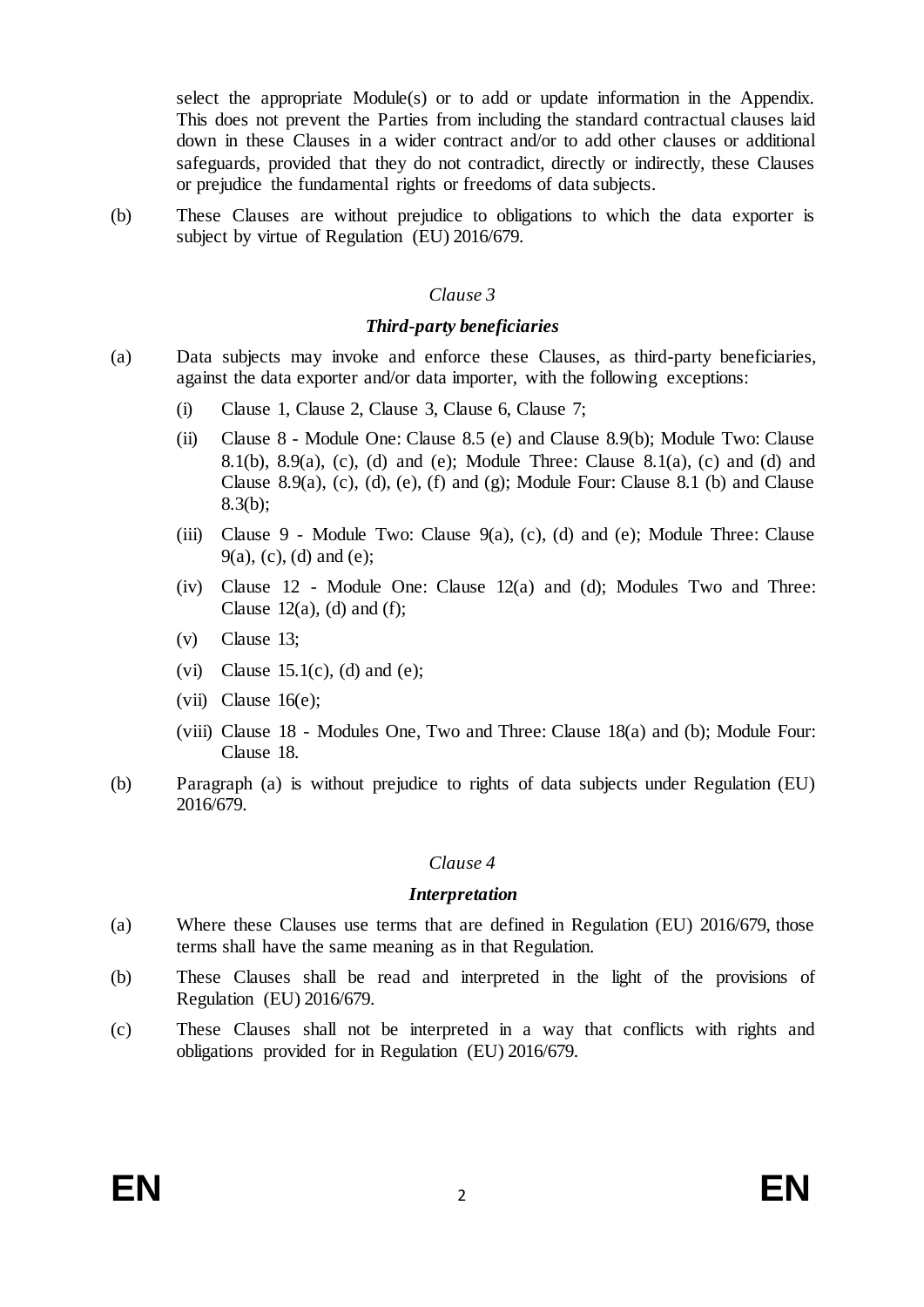#### *Clause 5*

#### *Hierarchy*

In the event of a contradiction between these Clauses and the provisions of related agreements between the Parties, existing at the time these Clauses are agreed or entered into thereafter, these Clauses shall prevail.

#### *Clause 6*

#### *Description of the transfer(s)*

The details of the transfer(s), and in particular the categories of personal data that are transferred and the purpose(s) for which they are transferred, are specified in Annex I.B.

#### *Clause 7 - Optional*

#### *Docking clause*

- (a) An entity that is not a Party to these Clauses may, with the agreement of the Parties, accede to these Clauses at any time, either as a data exporter or as a data importer, by completing the Appendix and signing Annex I.A.
- (b) Once it has completed the Appendix and signed Annex I.A, the acceding entity shall become a Party to these Clauses and have the rights and obligations of a data exporter or data importer in accordance with its designation in Annex I.A.
- (c) The acceding entity shall have no rights or obligations arising under these Clauses from the period prior to becoming a Party.

### **SECTION II – OBLIGATIONS OF THE PARTIES**

#### *Clause 8*

#### *Data protection safeguards*

The data exporter warrants that it has used reasonable efforts to determine that the data importer is able, through the implementation of appropriate technical and organisational measures, to satisfy its obligations under these Clauses.

#### **8.1 Purpose limitation**

The data importer shall process the personal data only for the specific purpose(s) of the transfer, as set out in Annex I.B. It may only process the personal data for another purpose:

- (i) where it has obtained the data subject's prior consent;
- (ii) where necessary for the establishment, exercise or defence of legal claims in the context of specific administrative, regulatory or judicial proceedings; or
- (iii) where necessary in order to protect the vital interests of the data subject or of another natural person.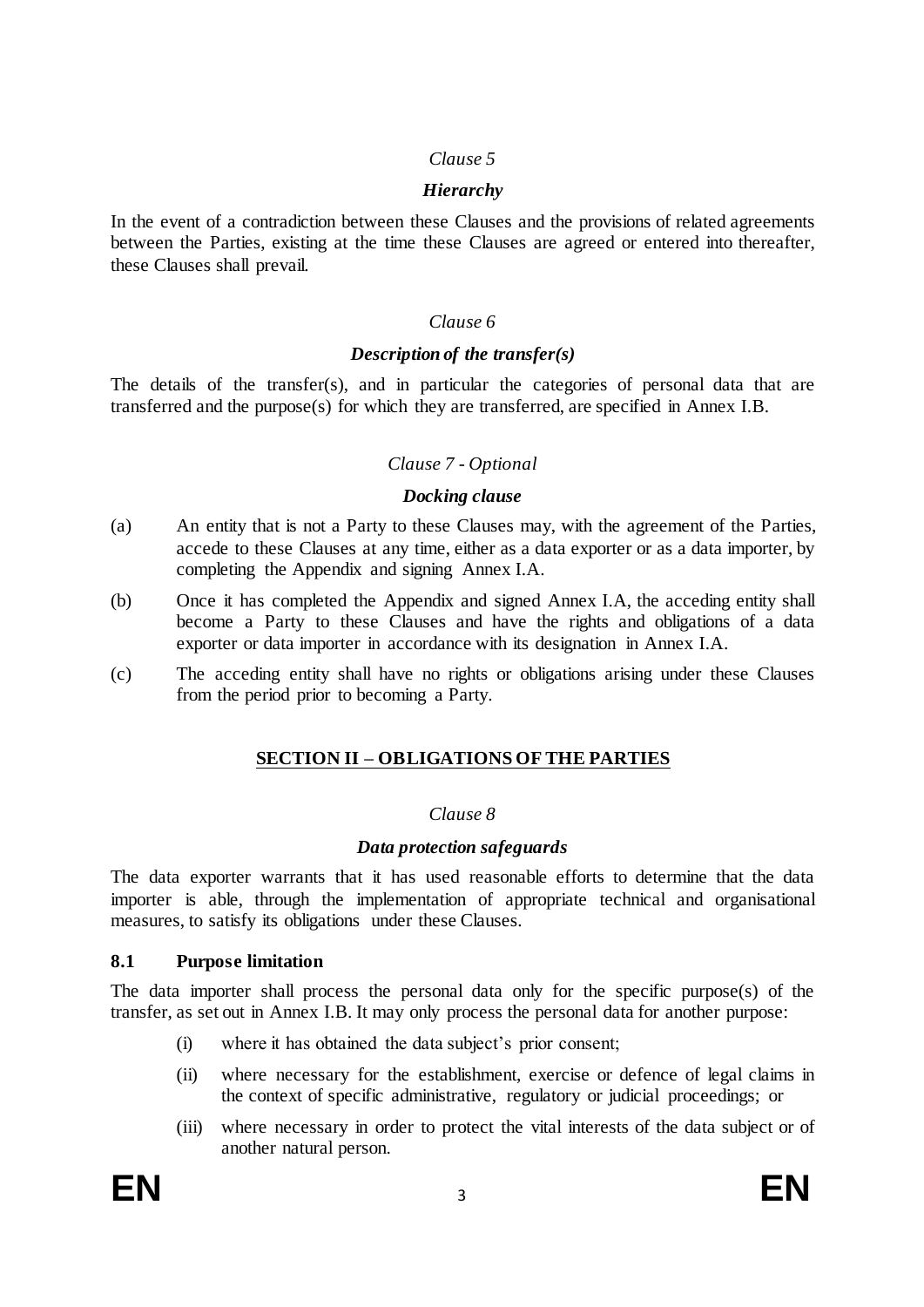### **8.2 Transparency**

- (a) In order to enable data subjects to effectively exercise their rights pursuant to Clause 10, the data importer shall inform them, either directly or through the data exporter:
	- (i) of its identity and contact details;
	- (ii) of the categories of personal data processed;
	- (iii) of the right to obtain a copy of these Clauses;
	- (iv) where it intends to onward transfer the personal data to any third party/ies, of the recipient or categories of recipients (as appropriate with a view to providing meaningful information), the purpose of such onward transfer and the ground therefore pursuant to Clause 8.7.
- (b) Paragraph (a) shall not apply where the data subject already has the information, including when such information has already been provided by the data exporter, or providing the information proves impossible or would involve a disproportionate effort for the data importer. In the latter case, the data importer shall, to the extent possible, make the information publicly available.
- (c) On request, the Parties shall make a copy of these Clauses, including the Appendix as completed by them, available to the data subject free of charge. To the extent necessary to protect business secrets or other confidential information, including personal data, the Parties may redact part of the text of the Appendix prior to sharing a copy, but shall provide a meaningful summary where the data subject would otherwise not be able to understand its content or exercise his/her rights. On request, the Parties shall provide the data subject with the reasons for the redactions, to the extent possible without revealing the redacted information.
- (d) Paragraphs (a) to (c) are without prejudice to the obligations of the data exporter under Articles 13 and 14 of Regulation (EU) 2016/679.

# **8.3 Accuracy and data minimisation**

- (a) Each Party shall ensure that the personal data is accurate and, where necessary, kept up to date. The data importer shall take every reasonable step to ensure that personal data that is inaccurate, having regard to the purpose(s) of processing, is erased or rectified without delay.
- (b) If one of the Parties becomes aware that the personal data it has transferred or received is inaccurate, or has become outdated, it shall inform the other Party without undue delay.
- (c) The data importer shall ensure that the personal data is adequate, relevant and limited to what is necessary in relation to the purpose(s) of processing.

# **8.4 Storage limitation**

The data importer shall retain the personal data for no longer than necessary for the purpose(s) for which it is processed. It shall put in place appropriate technical or organisational measures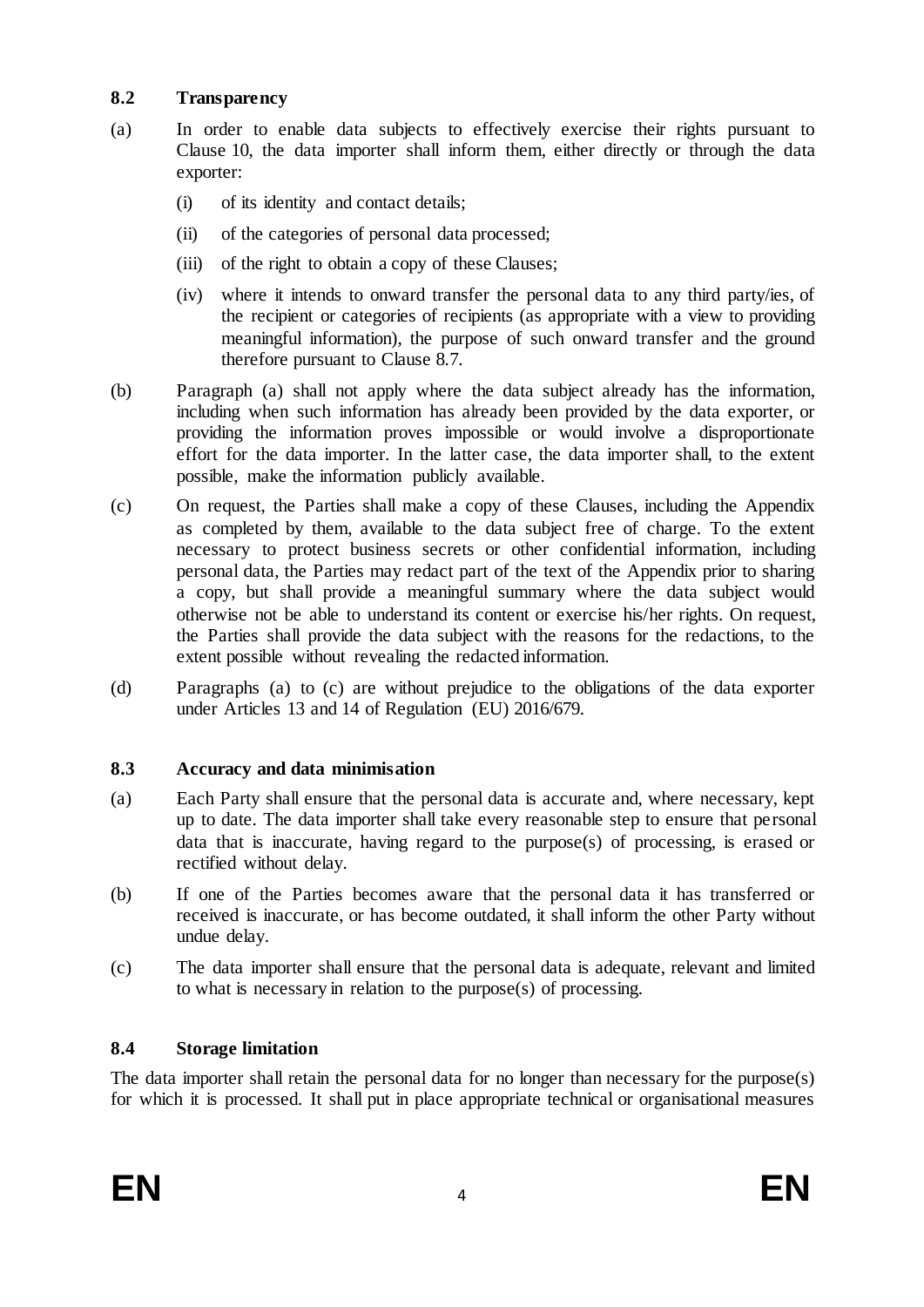to ensure compliance with this obligation, including erasure or anonymisation<sup>2</sup> of the data and all back-ups at the end of the retention period.

# **8.5 Security of processing**

- (a) The data importer and, during transmission, also the data exporter shall implement appropriate technical and organisational measures to ensure the security of the personal data, including protection against a breach of security leading to accidental or unlawful destruction, loss, alteration, unauthorised disclosure or access (hereinafter "personal data breach"). In assessing the appropriate level of security, they shall take due account of the state of the art, the costs of implementation, the nature, scope, context and purpose(s) of processing and the risks involved in the processing for the data subject. The Parties shall in particular consider having recourse to encryption or pseudonymisation, including during transmission, where the purpose of processing can be fulfilled in that manner.
- (b) The Parties have agreed on the technical and organisational measures set out in Annex II. The data importer shall carry out regular checks to ensure that these measures continue to provide an appropriate level of security.
- (c) The data importer shall ensure that persons authorised to process the personal data have committed themselves to confidentiality or are under an appropriate statutory obligation of confidentiality.
- (d) In the event of a personal data breach concerning personal data processed by the data importer under these Clauses, the data importer shall take appropriate measures to address the personal data breach, including measures to mitigate its possible adverse effects.
- (e) In case of a personal data breach that is likely to result in a risk to the rights and freedoms of natural persons, the data importer shall without undue delay notify both the data exporter and the competent supervisory authority pursuant to Clause 13. Such notification shall contain i) a description of the nature of the breach (including, where possible, categories and approximate number of data subjects and personal data records concerned), ii) its likely consequences, iii) the measures taken or proposed to address the breach, and iv) the details of a contact point from whom more information can be obtained. To the extent it is not possible for the data importer to provide all the information at the same time, it may do so in phases without undue further delay.
- (f) In case of a personal data breach that is likely to result in a high risk to the rights and freedoms of natural persons, the data importer shall also notify without undue delay the data subjects concerned of the personal data breach and its nature, if necessary in cooperation with the data exporter, together with the information referred to in paragraph (e), points ii) to iv), unless the data importer has implemented measures to significantly reduce the risk to the rights or freedoms of natural persons, or notification would involve disproportionate efforts. In the latter case, the data importer shall instead issue a public communication or take a similar measure to inform the public of the personal data breach.

 $\overline{2}$ <sup>2</sup> This requires rendering the data anonymous in such a way that the individual is no longer identifiable by anyone, in line with recital 26 of Regulation (EU) 2016/679, and that this process is irreversible.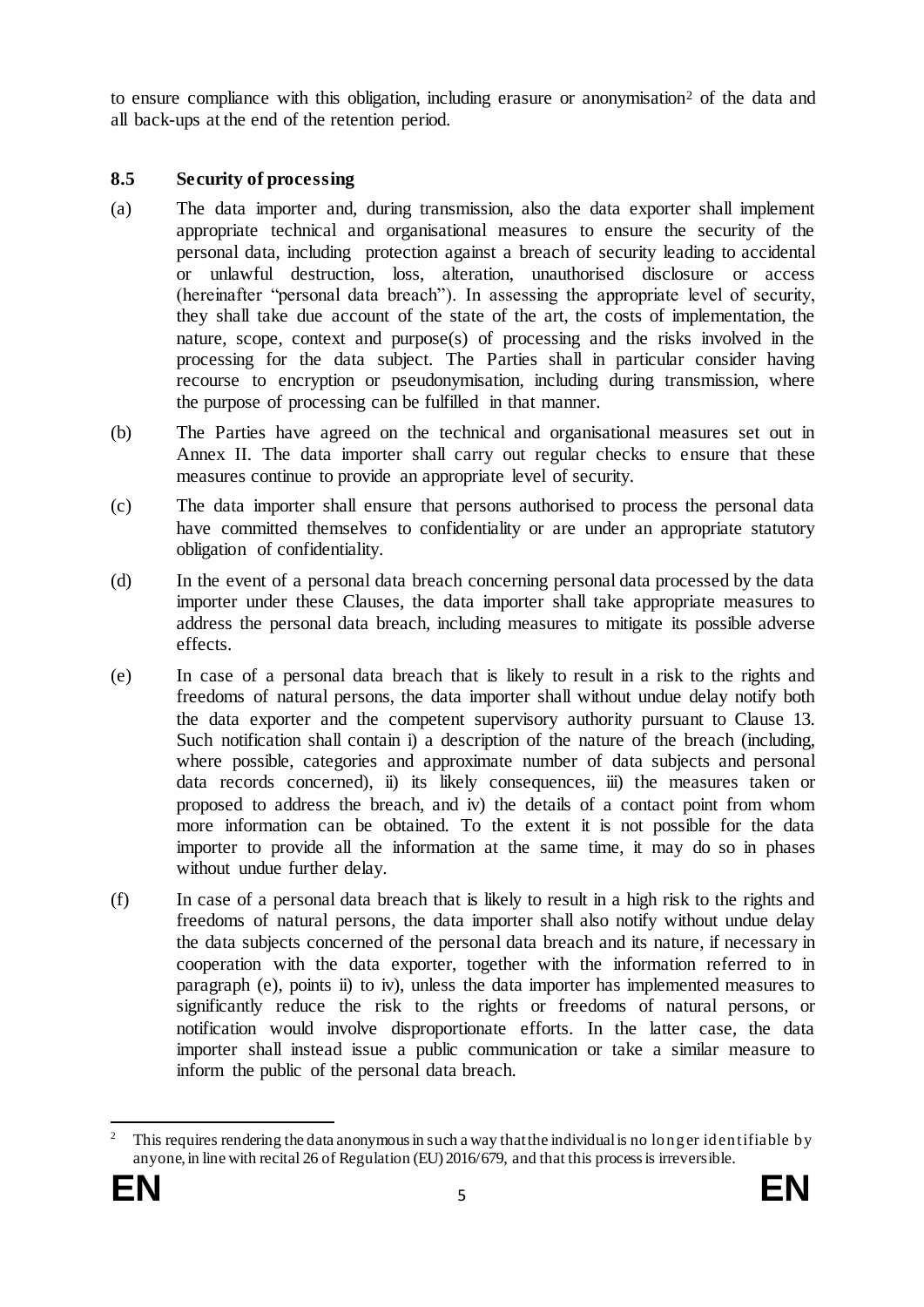(g) The data importer shall document all relevant facts relating to the personal data breach, including its effects and any remedial action taken, and keep a record thereof.

# **8.6 Sensitive data**

Where the transfer involves personal data revealing racial or ethnic origin, political opinions, religious or philosophical beliefs, or trade union membership, genetic data, or biometric data for the purpose of uniquely identifying a natural person, data concerning health or a person's sex life or sexual orientation, or data relating to criminal convictions or offences (hereinafter "sensitive data"), the data importer shall apply specific restrictions and/or additional safeguards adapted to the specific nature of the data and the risks involved. This may include restricting the personnel permitted to access the personal data, additional security measures (such as pseudonymisation) and/or additional restrictions with respect to further disclosure.

# **8.7 Onward transfers**

The data importer shall not disclose the personal data to a third party located outside the European Union<sup>3</sup> (in the same country as the data importer or in another third country, hereinafter "onward transfer") unless the third party is or agrees to be bound by these Clauses, under the appropriate Module. Otherwise, an onward transfer by the data importer may only take place if:

- (i) it is to a country benefitting from an adequacy decision pursuant to Article 45 of Regulation (EU) 2016/679 that covers the onward transfer;
- (ii) the third party otherwise ensures appropriate safeguards pursuant to Articles 46 or 47 of Regulation (EU) 2016/679 with respect to the processing in question;
- (iii) the third party enters into a binding instrument with the data importer ensuring the same level of data protection as under these Clauses, and the data importer provides a copy of these safeguards to the data exporter;
- (iv) it is necessary for the establishment, exercise or defence of legal claims in the context of specific administrative, regulatory or judicial proceedings;
- (v) it is necessary in order to protect the vital interests of the data subject or of another natural person; or
- (vi) where none of the other conditions apply, the data importer has obtained the explicit consent of the data subject for an onward transfer in a specific situation, after having informed him/her of its purpose(s), the identity of the recipient and the possible risks of such transfer to him/her due to the lack of appropriate data protection safeguards. In this case, the data importer shall inform the data exporter and, at the request of the latter, shall transmit to it a copy of the information provided to the data subject.

<sup>1</sup> <sup>3</sup> The Agreement on the European Economic Area (EEA Agreement) provides for the extension of the European Union's internal market to the three EEA States Iceland, Liechtenstein and Norway. The Union data protection legislation, including Regulation (EU) 2016/679, is covered by the EEA Agreement and has been incorporated into Annex XI thereto. Therefore, any disclosure by the data importer to a third party located in the EEA does not qualify as an onward transfer for the purpose of these Clauses.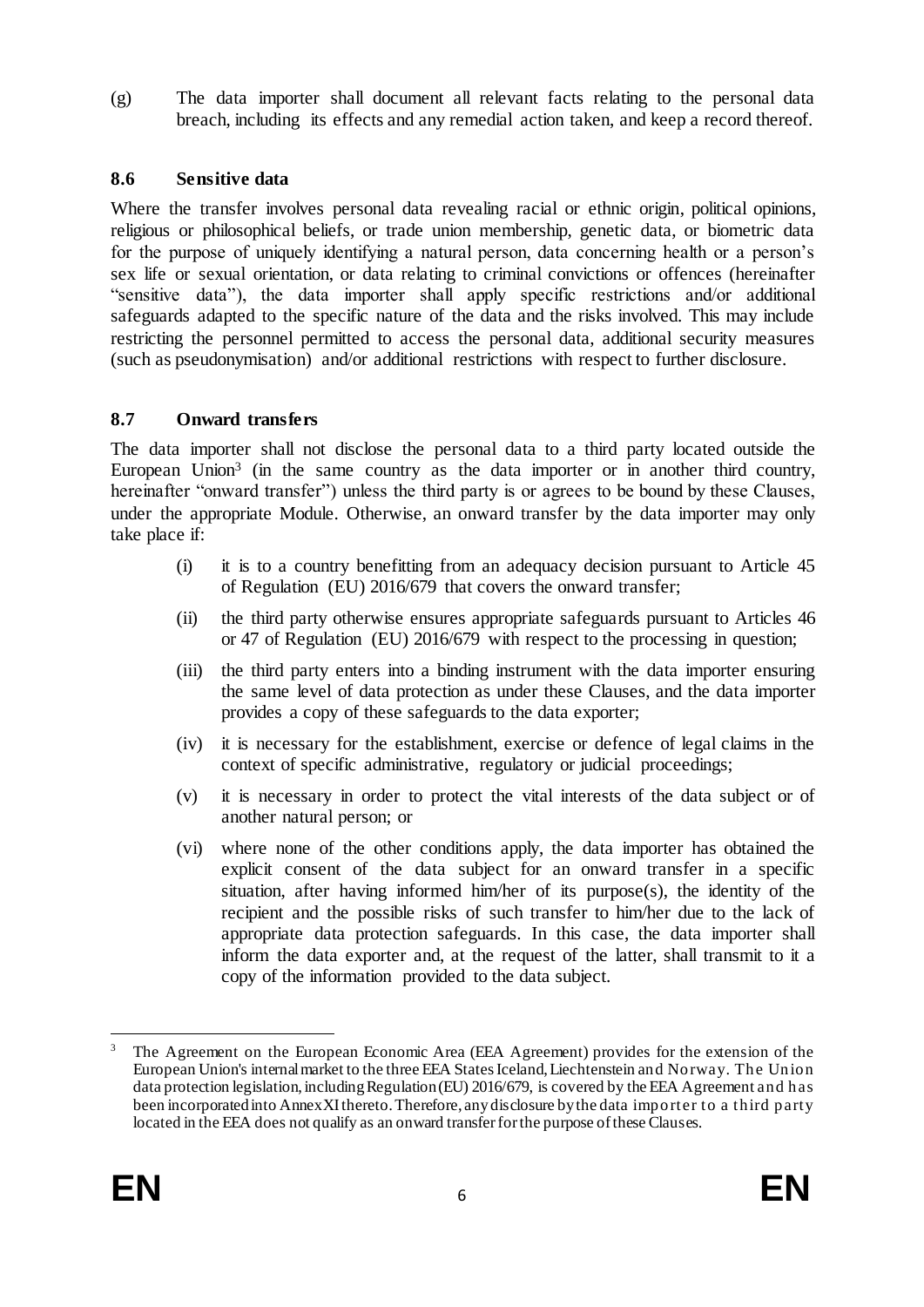Any onward transfer is subject to compliance by the data importer with all the other safeguards under these Clauses, in particular purpose limitation.

# **8.8 Processing under the authority of the data importer**

The data importer shall ensure that any person acting under its authority, including a processor, processes the data only on its instructions.

# **8.9 Documentation and compliance**

- (a) Each Party shall be able to demonstrate compliance with its obligations under these Clauses. In particular, the data importer shall keep appropriate documentation of the processing activities carried out under its responsibility.
- (b) The data importer shall make such documentation available to the competent supervisory authority on request.

# *Clause 9*

# *Use of sub-processors (removed/not applicable)*

# *Clause 10*

# *Data subject rights*

- (a) The data importer, where relevant with the assistance of the data exporter, shall deal with any enquiries and requests it receives from a data subject relating to the processing of his/her personal data and the exercise of his/her rights under these Clauses without undue delay and at the latest within one month of the receipt of the enquiry or request.<sup>4</sup> The data importer shall take appropriate measures to facilitate such enquiries, requests and the exercise of data subject rights. Any information provided to the data subject shall be in an intelligible and easily accessible form, using clear and plain language.
- (b) In particular, upon request by the data subject the data importer shall, free of charge :
	- (i) provide confirmation to the data subject as to whether personal data concerning him/her is being processed and, where this is the case, a copy of the data relating to him/her and the information in Annex I; if personal data has been or will be onward transferred, provide information on recipients or categories of recipients (as appropriate with a view to providing meaningful information) to which the personal data has been or will be onward transferred, the purpose of such onward transfers and their ground pursuant to Clause 8.7; and provide information on the right to lodge a complaint with a supervisory authority in accordance with Clause  $12(c)(i)$ ;
	- (ii) rectify inaccurate or incomplete data concerning the data subject;

<sup>-</sup>That period may be extended by a maximum of two more months, to the extent necessary taking into account the complexity and number of requests. The data importer shall duly and promptly inform the data subject of any such extension.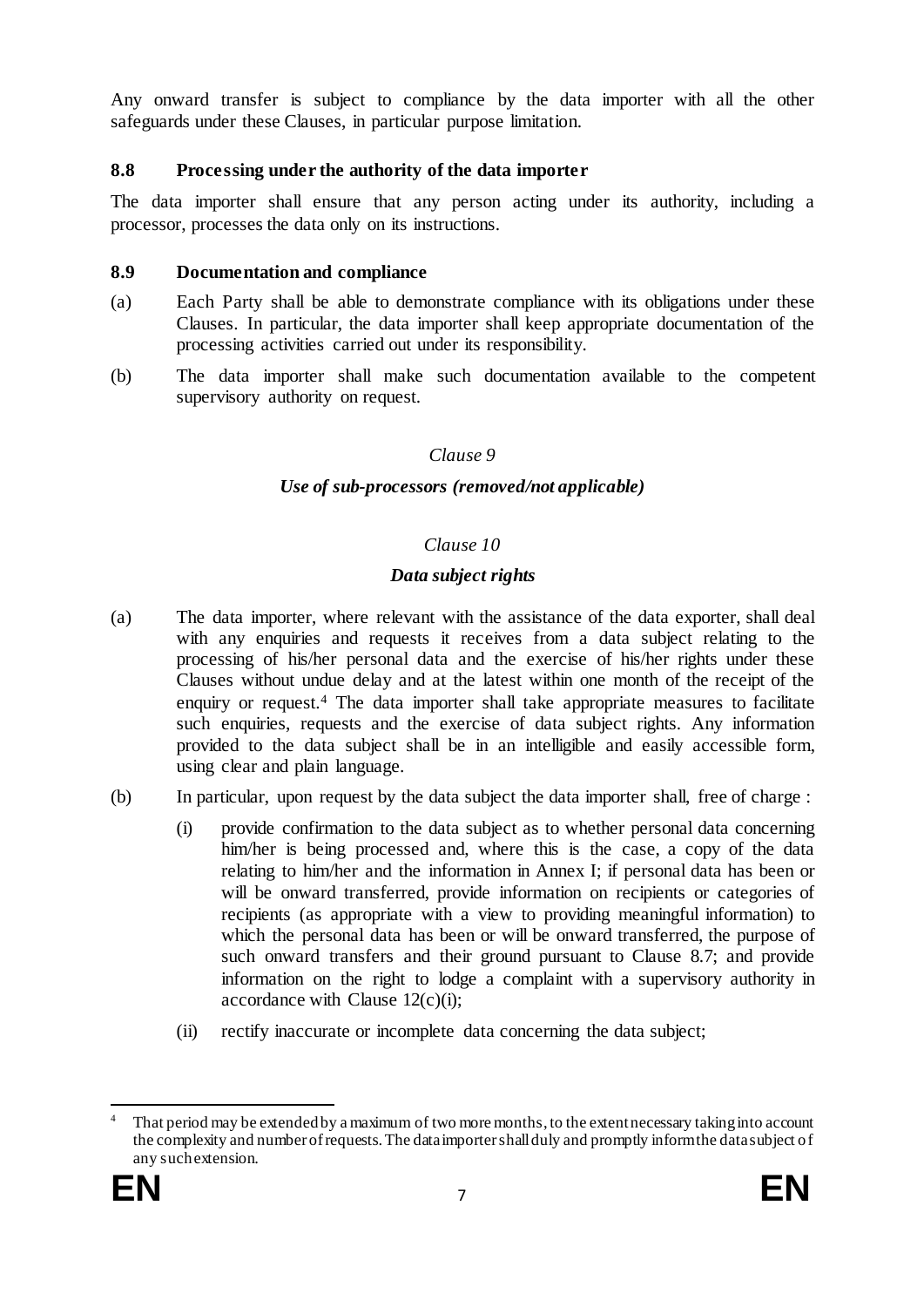- (iii) erase personal data concerning the data subject if such data is being or has been processed in violation of any of these Clauses ensuring third-party beneficiary rights, or if the data subject withdraws the consent on which the processing is based.
- (c) Where the data importer processes the personal data for direct marketing purposes, it shall cease processing for such purposes if the data subject objects to it.
- (d) The data importer shall not make a decision based solely on the automated processing of the personal data transferred (hereinafter "automated decision"), which would produce legal effects concerning the data subject or similarly significantly affect him / her, unless with the explicit consent of the data subject or if authorised to do so under the laws of the country of destination, provided that such laws lays down suitable measures to safeguard the data subject's rights and legitimate interests. In this case, the data importer shall, where necessary in cooperation with the data exporter:
	- (i) inform the data subject about the envisaged automated decision, the envisaged consequences and the logic involved; and
	- (ii) implement suitable safeguards, at least by enabling the data subject to contest the decision, express his/her point of view and obtain review by a human being.
- (e) Where requests from a data subject are excessive, in particular because of their repetitive character, the data importer may either charge a reasonable fee taking into account the administrative costs of granting the request or refuse to act on the request.
- (f) The data importer may refuse a data subject's request if such refusal is allowed under the laws of the country of destination and is necessary and proportionate in a democratic society to protect one of the objectives listed in Article 23(1) of Regulation (EU) 2016/679.
- (g) If the data importer intends to refuse a data subject's request, it shall inform the data subject of the reasons for the refusal and the possibility of lodging a complaint with the competent supervisory authority and/or seeking judicial redress.

# *Clause 11*

# *Redress*

(a) The data importer shall inform data subjects in a transparent and easily accessible format, through individual notice or on its website, of a contact point authorised to handle complaints. It shall deal promptly with any complaints it receives from a data subject.

[OPTION: The data importer agrees that data subjects may also lodge a complaint with an independent dispute resolution body<sup>5</sup> at no cost to the data subject. It shall inform the data subjects, in the manner set out in paragraph (a), of such redress

<sup>5</sup> The data importer may offer independent dispute resolution through an arbitration body only if it is established in a country that has ratified the New York Convention on Enforcement of Arbitration Awards.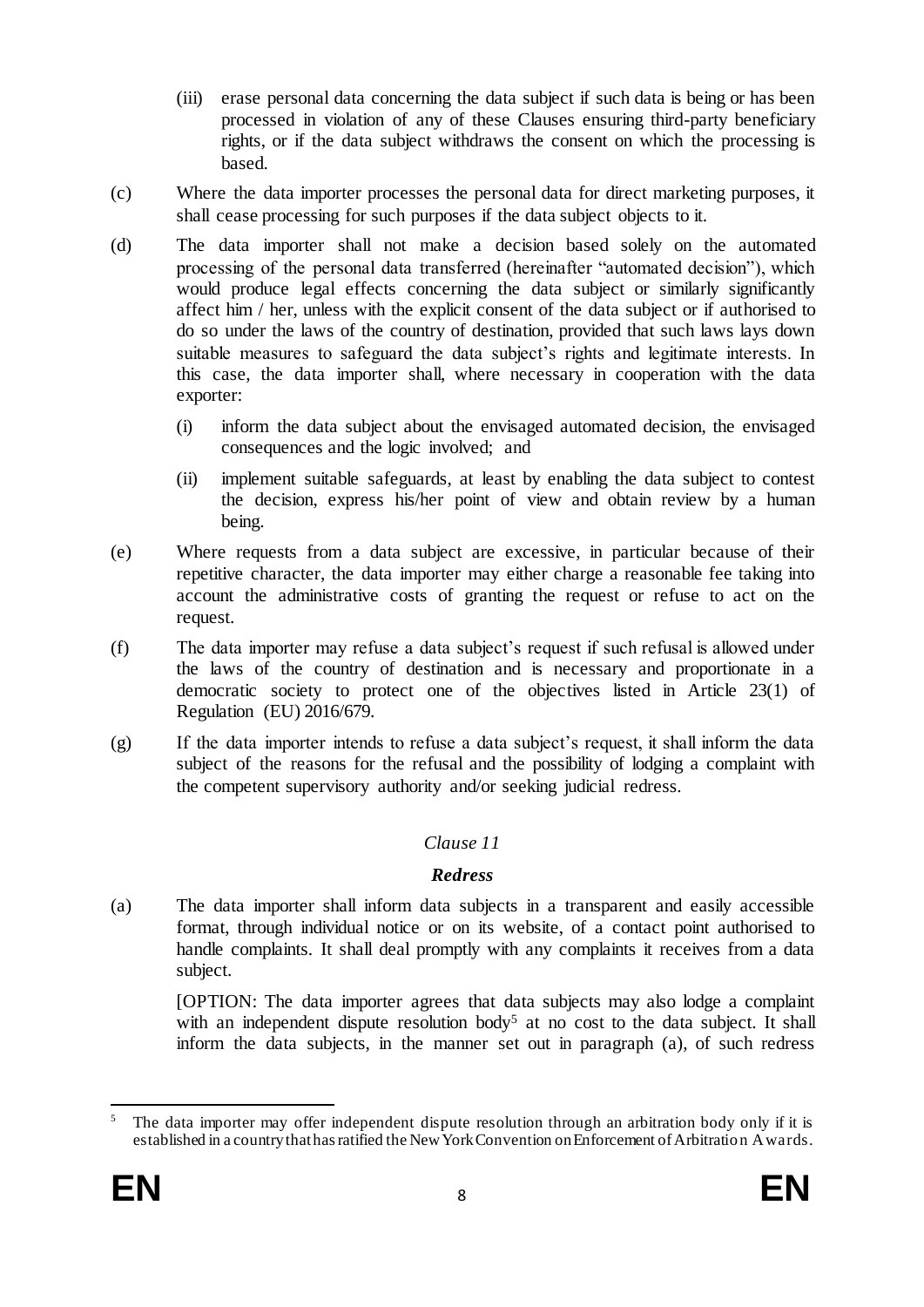mechanism and that they are not required to use it, or follow a particular sequence in seeking redress.]

- (b) In case of a dispute between a data subject and one of the Parties as regards compliance with these Clauses, that Party shall use its best efforts to resolve the issue amicably in a timely fashion. The Parties shall keep each other informed about such disputes and, where appropriate, cooperate in resolving them.
- (c) Where the data subject invokes a third-party beneficiary right pursuant to Clause 3, the data importer shall accept the decision of the data subject to:
	- (i) lodge a complaint with the supervisory authority in the Member State of his/her habitual residence or place of work, or the competent supervisory authority pursuant to Clause 13;
	- (ii) refer the dispute to the competent courts within the meaning of Clause 18.
- (d) The Parties accept that the data subject may be represented by a not-for-profit body, organisation or association under the conditions set out in Article 80(1) of Regulation (EU) 2016/679.
- (e) The data importer shall abide by a decision that is binding under the applicable EU or Member State law.
- (f) The data importer agrees that the choice made by the data subject will not prejudice his/her substantive and procedural rights to seek remedies in accordance with applicable laws.

### *Clause 12*

### *Liability*

- (a) Each Party shall be liable to the other Party/ies for any damages it causes the other Party/ies by any breach of these Clauses.
- (b) Each Party shall be liable to the data subject, and the data subject shall be entitled to receive compensation, for any material or non-material damages that the Party causes the data subject by breaching the third-party beneficiary rights under these Clauses. This is without prejudice to the liability of the data exporter under Regulation (EU) 2016/679.
- (c) Where more than one Party is responsible for any damage caused to the data subject as a result of a breach of these Clauses, all responsible Parties shall be jointly and severally liable and the data subject is entitled to bring an action in court against any of these Parties.
- (d) The Parties agree that if one Party is held liable under paragraph (c), it shall be entitled to claim back from the other Party/ies that part of the compensation corresponding to its / their responsibility for the damage.
- (e) The data importer may not invoke the conduct of a processor or sub-processor to avoid its own liability.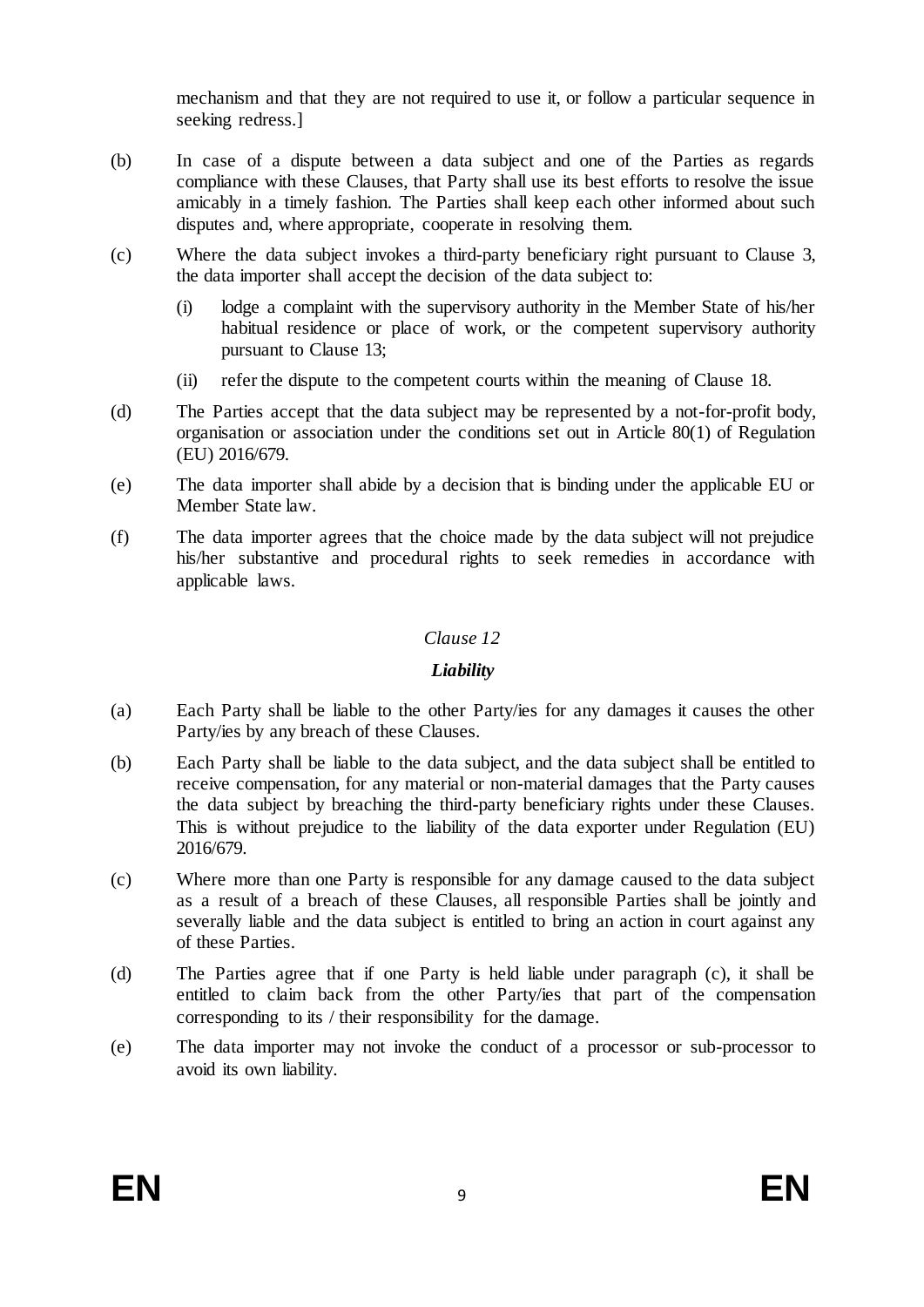#### *Clause 13*

#### *Supervision*

(a) [Where the data exporter is established in an EU Member State:] The supervisory authority with responsibility for ensuring compliance by the data exporter with Regulation (EU) 2016/679 as regards the data transfer, as indicated in Annex I.C, shall act as competent supervisory authority.

[Where the data exporter is not established in an EU Member State, but falls within the territorial scope of application of Regulation (EU) 2016/679 in accordance with its Article  $3(2)$  and has appointed a representative pursuant to Article  $27(1)$  of Regulation (EU) 2016/679:] The supervisory authority of the Member State in which the representative within the meaning of Article 27(1) of Regulation (EU) 2016/679 is established, as indicated in Annex I.C, shall act as competent supervisory authority.

[Where the data exporter is not established in an EU Member State, but falls within the territorial scope of application of Regulation (EU) 2016/679 in accordance with its Article 3(2) without however having to appoint a representative pursuant to Article 27(2) of Regulation (EU) 2016/679:] The supervisory authority of one of the Member States in which the data subjects whose personal data is transferred under these Clauses in relation to the offering of goods or services to them, or whose behaviour is monitored, are located, as indicated in Annex I.C, shall act as competent supervisory authority.

(b) The data importer agrees to submit itself to the jurisdiction of and cooperate with the competent supervisory authority in any procedures aimed at ensuring compliance with these Clauses. In particular, the data importer agrees to respond to enquiries, submit to audits and comply with the measures adopted by the supervisory authority, including remedial and compensatory measures. It shall provide the supervisory authority with written confirmation that the necessary actions have been taken.

#### **SECTION III – LOCAL LAWS AND OBLIGATIONS IN CASE OF ACCESS BY PUBLIC AUTHORITIES**

#### *Clause 14*

#### *Local laws and practices affecting compliance with the Clauses*

(a) The Parties warrant that they have no reason to believe that the laws and practices in the third country of destination applicable to the processing of the personal data by the data importer, including any requirements to disclose personal data or measures authorising access by public authorities, prevent the data importer from fulfilling its obligations under these Clauses. This is based on the understanding that laws and practices that respect the essence of the fundamental rights and freedoms and do not exceed what is necessary and proportionate in a democratic society to safeguard one of the objectives listed in Article 23(1) of Regulation (EU) 2016/679, are not in contradiction with these Clauses.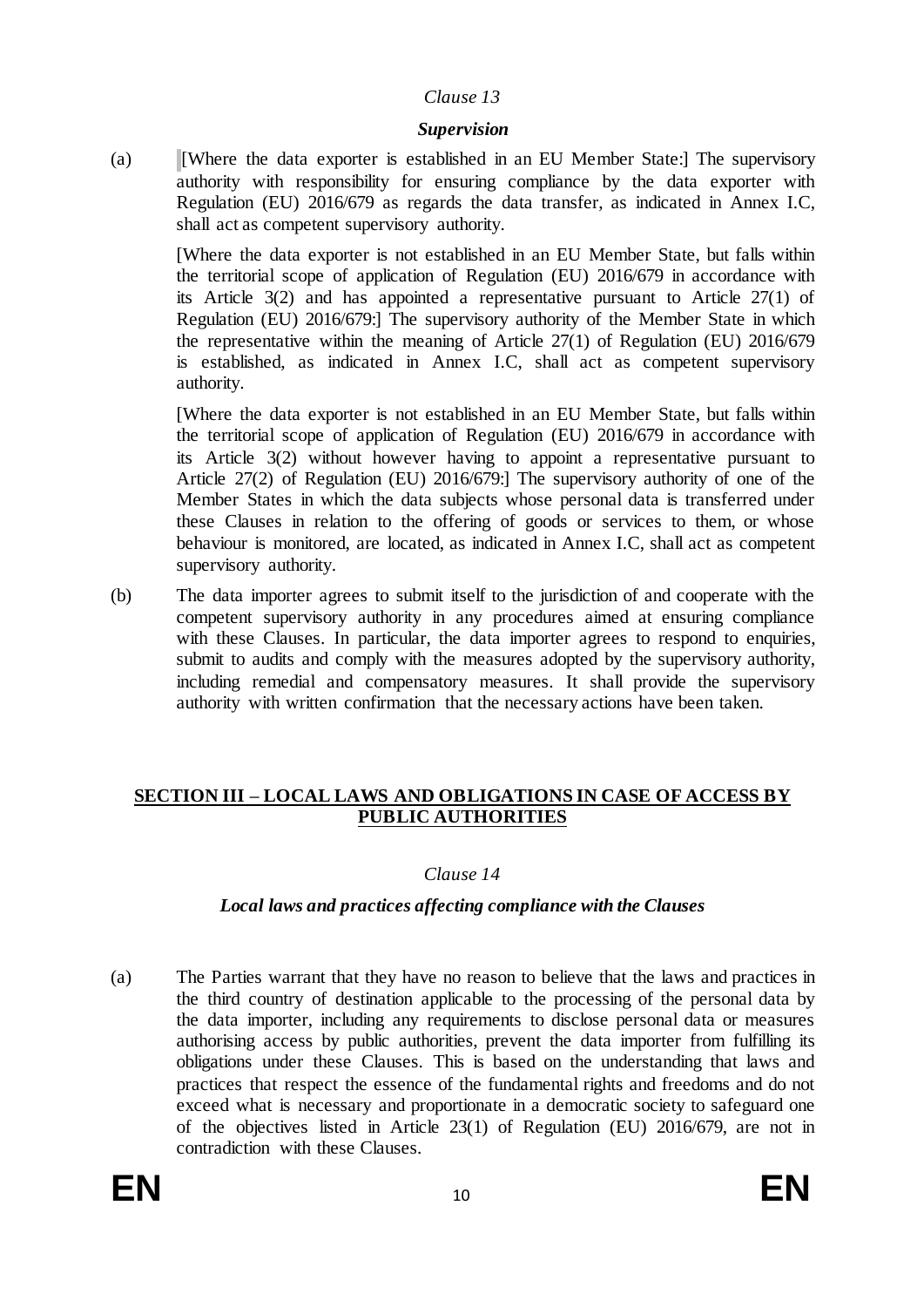- (b) The Parties declare that in providing the warranty in paragraph (a), they have taken due account in particular of the following elements:
	- (i) the specific circumstances of the transfer, including the length of the processing chain, the number of actors involved and the transmission channels used; intended onward transfers; the type of recipient; the purpose of processing; the categories and format of the transferred personal data; the economic sector in which the transfer occurs; the storage location of the data transferred;
	- (ii) the laws and practices of the third country of destination– including those requiring the disclosure of data to public authorities or authorising access by such authorities – relevant in light of the specific circumstances of the transfer, and the applicable limitations and safeguards<sup>6</sup>;
	- (iii) any relevant contractual, technical or organisational safeguards put in place to supplement the safeguards under these Clauses, including measures applied during transmission and to the processing of the personal data in the country of destination.
- (c) The data importer warrants that, in carrying out the assessment under paragraph (b), it has made its best efforts to provide the data exporter with relevant information and agrees that it will continue to cooperate with the data exporter in ensuring compliance with these Clauses.
- (d) The Parties agree to document the assessment under paragraph (b) and make it available to the competent supervisory authority on request.
- (e) The data importer agrees to notify the data exporter promptly if, after having agreed to these Clauses and for the duration of the contract, it has reason to believe that it is or has become subject to laws or practices not in line with the requirements under paragraph (a), including following a change in the laws of the third country or a measure (such as a disclosure request) indicating an application of such laws in practice that is not in line with the requirements in paragraph (a). [For Module Three: The data exporter shall forward the notification to the controller.]
- (f) Following a notification pursuant to paragraph (e), or if the data exporter otherwise has reason to believe that the data importer can no longer fulfil its obligations under these Clauses, the data exporter shall promptly identify appropriate measures (e.g. technical or organisational measures to ensure security and confidentiality) to be adopted by the data exporter and/or data importer to address the situation [for Module Three: , if appropriate in consultation with the controller]. The data exporter

<sup>1</sup> As regards the impact of such laws and practices on compliance with these Clauses, different elements may be considered as part of an overall assessment. Such elements may include relevant and documented practical experience with prior instances of requests for disclosure from public authorities, or the absence of s uch requests, covering a sufficiently representative time-frame. This refers in particular to internal records or other documentation, drawn up on a continuous basis in accordance with due diligence and certified at senior management level, provided that this information can be lawfully shared with third parties. Where this practical experience is relied upon to conclude that the data importer will not be prevented from complying with these Clauses, it needs to be supported by other relevant, objective elements, and it is for the Parties to consider carefully whether these elements together carry sufficient weight, in terms of their reliability and representativeness, to support this conclusion. In particular, the Parties have to take into account whether their practical experience is corroborated and not contradicted by publicly available or otherwise accessible, reliable information on the existence or absence of requests within the same sector and/or the application of the law in practice, such as case law and reports by independent oversight bodies.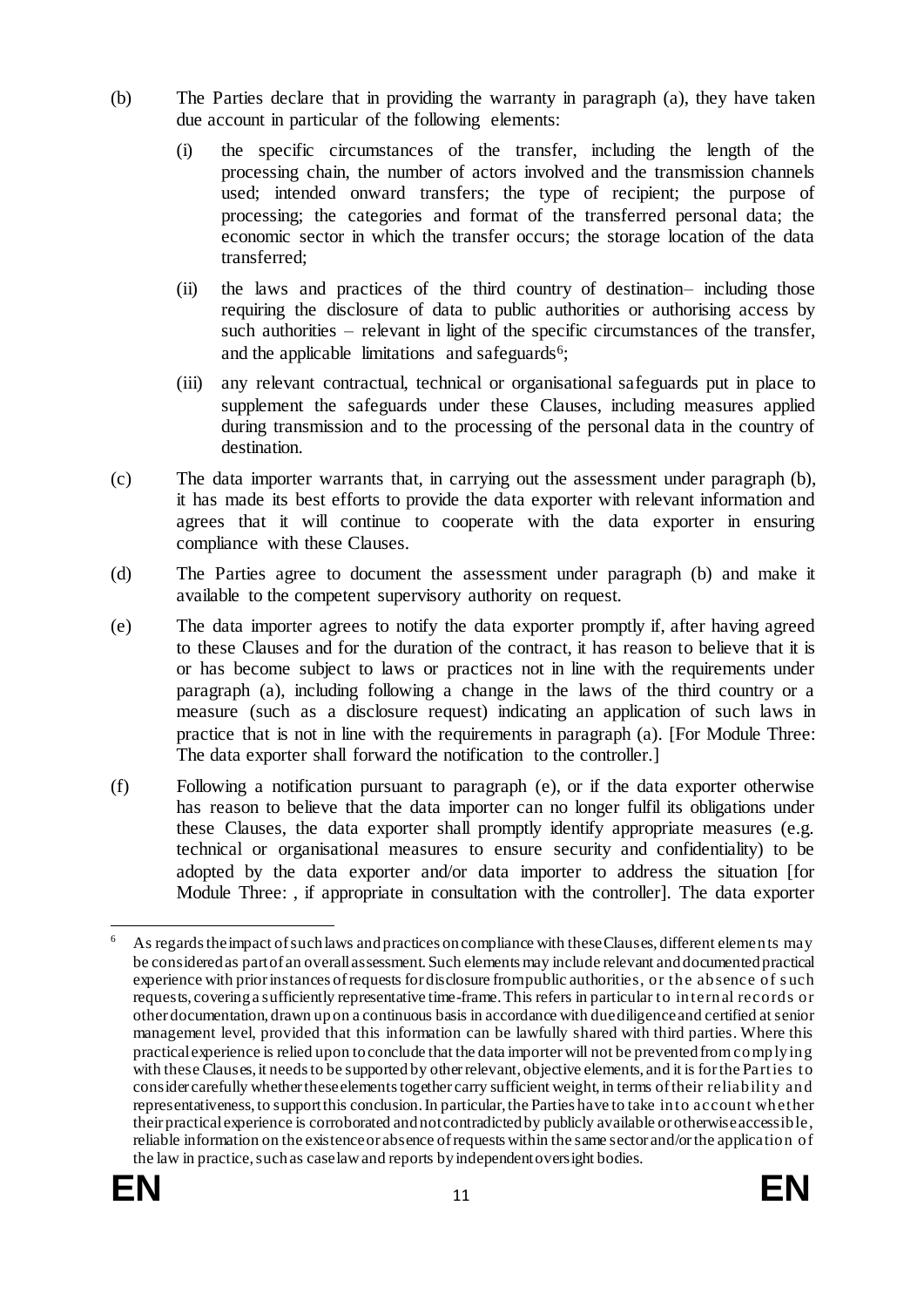shall suspend the data transfer if it considers that no appropriate safeguards for such transfer can be ensured, or if instructed by [for Module Three: the controller or] the competent supervisory authority to do so. In this case, the data exporter shall be entitled to terminate the contract, insofar as it concerns the processing of personal data under these Clauses. If the contract involves more than two Parties, the data exporter may exercise this right to termination only with respect to the relevant Party, unless the Parties have agreed otherwise. Where the contract is terminated pursuant to this Clause, Clause 16(d) and (e) shall apply.

### *Clause 15*

#### *Obligations of the data importer in case of access by public authorities*

#### **15.1 Notification**

- (a) The data importer agrees to notify the data exporter and, where possible, the data subject promptly (if necessary with the help of the data exporter) if it:
	- (i) receives a legally binding request from a public authority, including judicial authorities, under the laws of the country of destination for the disclosure of personal data transferred pursuant to these Clauses; such notification shall include information about the personal data requested, the requesting authority, the legal basis for the request and the response provided; or
	- (ii) becomes aware of any direct access by public authorities to personal data transferred pursuant to these Clauses in accordance with the laws of the country of destination; such notification shall include all information available to the importer.

[For Module Three: The data exporter shall forward the notification to the controller.]

- (b) If the data importer is prohibited from notifying the data exporter and/or the data subject under the laws of the country of destination, the data importer agrees to use its best efforts to obtain a waiver of the prohibition, with a view to communicating as much information as possible, as soon as possible. The data importer agrees to document its best efforts in order to be able to demonstrate them on request of the data exporter.
- (c) Where permissible under the laws of the country of destination, the data importer agrees to provide the data exporter, at regular intervals for the duration of the contract, with as much relevant information as possible on the requests received (in particular, number of requests, type of data requested, requesting authority/ies, whether requests have been challenged and the outcome of such challenges, etc.). [For Module Three: The data exporter shall forward the information to the controller.]
- (d) The data importer agrees to preserve the information pursuant to paragraphs (a) to (c) for the duration of the contract and make it available to the competent supervisory authority on request.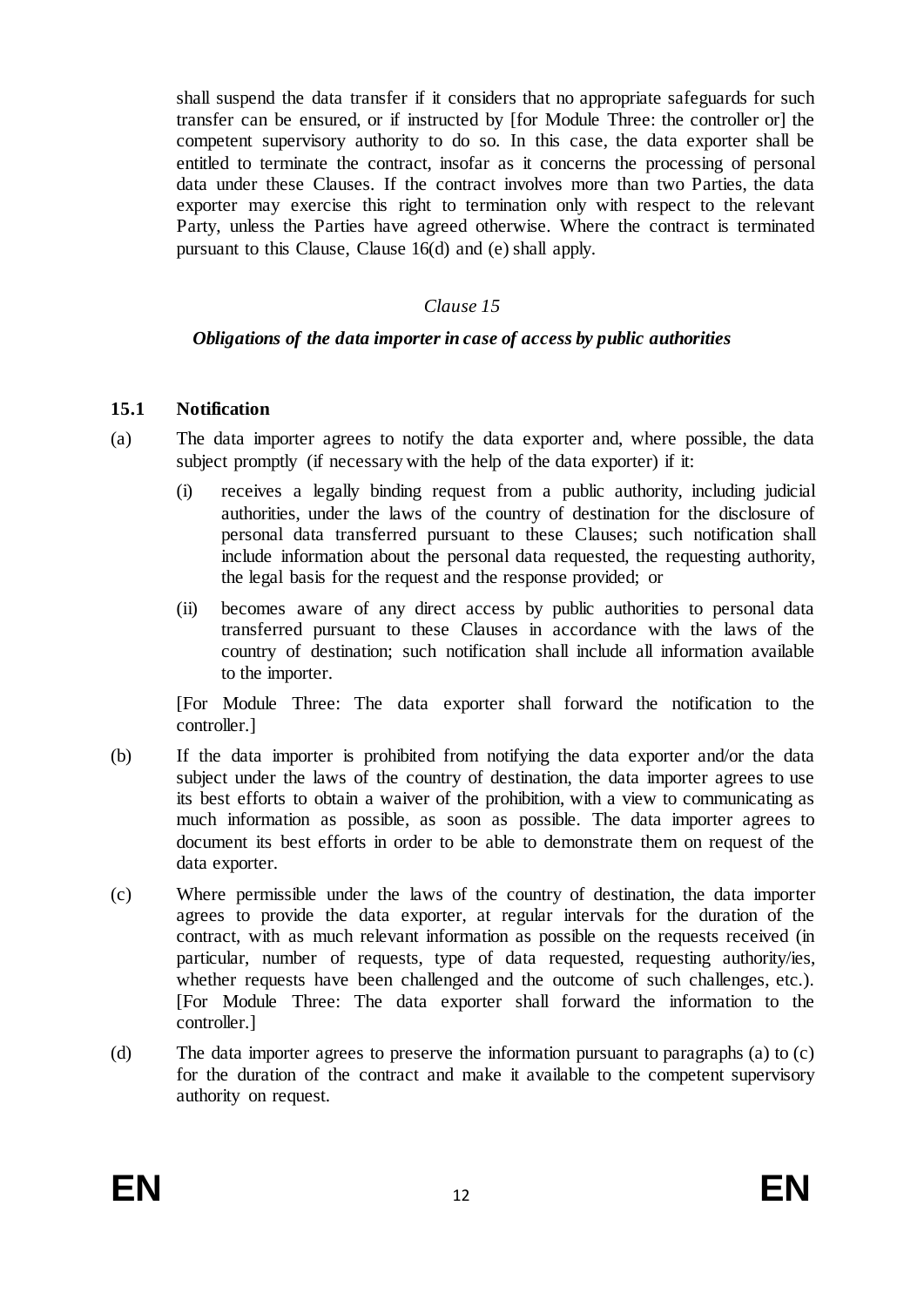(e) Paragraphs (a) to (c) are without prejudice to the obligation of the data importer pursuant to Clause 14(e) and Clause 16 to inform the data exporter promptly where it is unable to comply with these Clauses.

### **15.2 Review of legality and data minimisation**

- (a) The data importer agrees to review the legality of the request for disclosure, in particular whether it remains within the powers granted to the requesting public authority, and to challenge the request if, after careful assessment, it concludes that there are reasonable grounds to consider that the request is unlawful under the laws of the country of destination, applicable obligations under international law and principles of international comity. The data importer shall, under the same conditions, pursue possibilities of appeal. When challenging a request, the data importer shall seek interim measures with a view to suspending the effects of the request until the competent judicial authority has decided on its merits. It shall not disclose the personal data requested until required to do so under the applicable procedural rules. These requirements are without prejudice to the obligations of the data importer under Clause 14(e).
- (b) The data importer agrees to document its legal assessment and any challenge to the request for disclosure and, to the extent permissible under the laws of the country of destination, make the documentation available to the data exporter. It shall also make it available to the competent supervisory authority on request. [For Module Three: The data exporter shall make the assessment available to the controller.]
- (c) The data importer agrees to provide the minimum amount of information permissible when responding to a request for disclosure, based on a reasonable interpretation of the request.

# **SECTION IV – FINAL PROVISIONS**

### *Clause 16*

### *Non-compliance with the Clauses and termination*

- (a) The data importer shall promptly inform the data exporter if it is unable to comply with these Clauses, for whatever reason.
- (b) In the event that the data importer is in breach of these Clauses or unable to comply with these Clauses, the data exporter shall suspend the transfer of personal data to the data importer until compliance is again ensured or the contract is terminated. This is without prejudice to Clause 14(f).
- (c) The data exporter shall be entitled to terminate the contract, insofar as it concerns the processing of personal data under these Clauses, where:
	- (i) the data exporter has suspended the transfer of personal data to the data importer pursuant to paragraph (b) and compliance with these Clauses is not restored within a reasonable time and in any event within one month of suspension;
	- (ii) the data importer is in substantial or persistent breach of these Clauses; or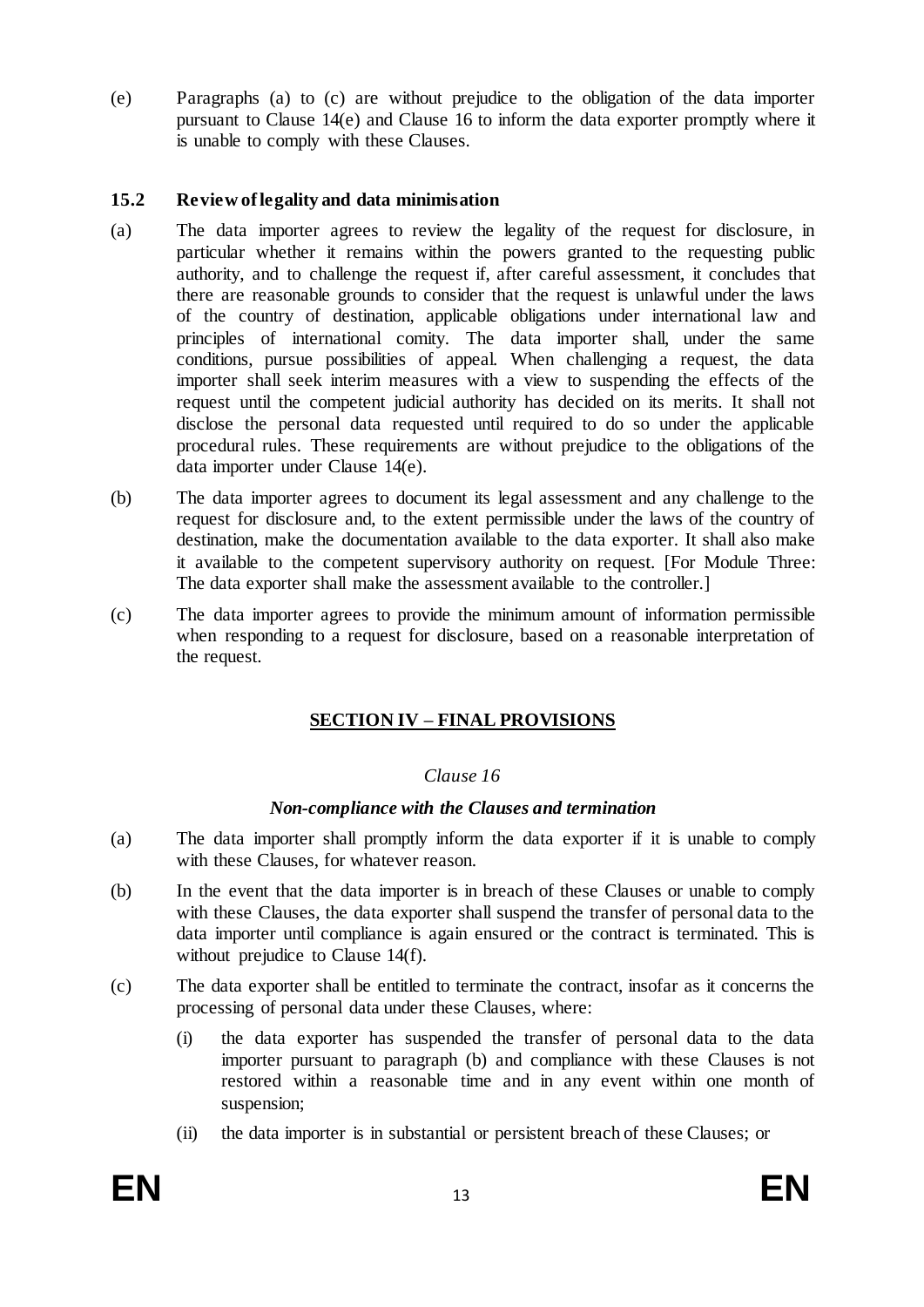(iii) the data importer fails to comply with a binding decision of a competent court or supervisory authority regarding its obligations under these Clauses.

In these cases, it shall inform the competent supervisory authority [for Module Three: and the controller] of such non-compliance. Where the contract involves more than two Parties, the data exporter may exercise this right to termination only with respect to the relevant Party, unless the Parties have agreed otherwise.

- (d) [For Modules One, Two and Three: Personal data that has been transferred prior to the termination of the contract pursuant to paragraph (c) shall at the choice of the data exporter immediately be returned to the data exporter or deleted in its entirety. The same shall apply to any copies of the data.] [For Module Four: Personal data collected by the data exporter in the EU that has been transferred prior to the termination of the contract pursuant to paragraph (c) shall immediately be deleted in its entirety, including any copy thereof.] The data importer shall certify the deletion of the data to the data exporter. Until the data is deleted or returned, the data importer shall continue to ensure compliance with these Clauses. In case of local laws applicable to the data importer that prohibit the return or deletion of the transferred personal data, the data importer warrants that it will continue to ensure compliance with these Clauses and will only process the data to the extent and for as long as required under that local law.
- (e) Either Party may revoke its agreement to be bound by these Clauses where (i) the European Commission adopts a decision pursuant to Article 45(3) of Regulation (EU) 2016/679 that covers the transfer of personal data to which these Clauses apply; or (ii) Regulation (EU) 2016/679 becomes part of the legal framework of the country to which the personal data is transferred. This is without prejudice to other obligations applying to the processing in question under Regulation (EU) 2016/679.

### *Clause 17*

### *Governing law*

These Clauses shall be governed by the law of one of the EU Member States, provided such law allows for third-party beneficiary rights. The Parties agree that this shall be the law of Denmark

### *Clause 18*

### *Choice of forum and jurisdiction*

- (a) Any dispute arising from these Clauses shall be resolved by the courts of an EU Member State.
- (b) The Parties agree that those shall be the courts of Denmark.
- (c) A data subject may also bring legal proceedings against the data exporter and/or data importer before the courts of the Member State in which he/she has his/her habitual residence.
- (d) The Parties agree to submit themselves to the jurisdiction of such courts.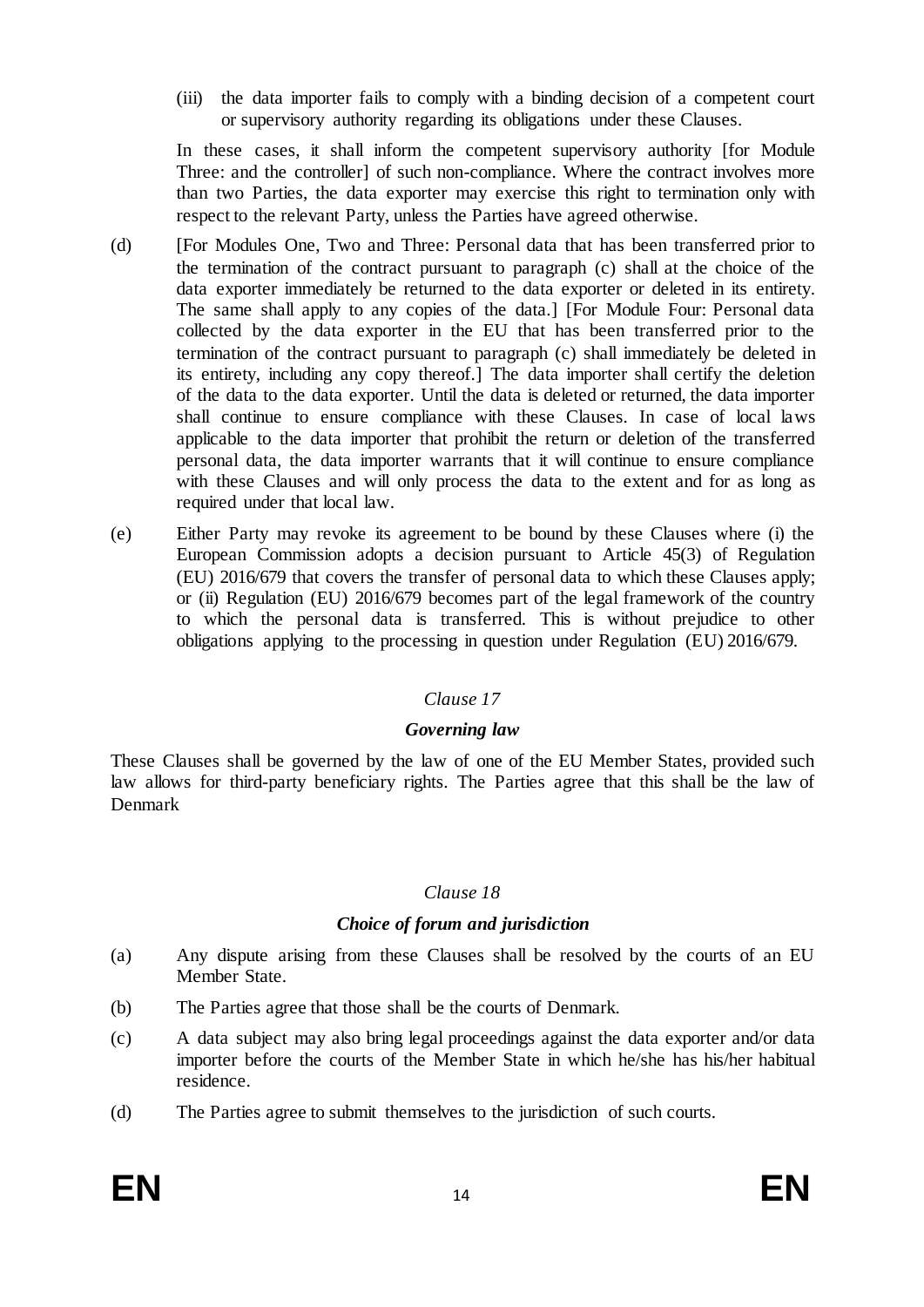#### **APPENDIX**

#### EXPLANATORY NOTE:

It must be possible to clearly distinguish the information applicable to each transfer or category of transfers and, in this regard, to determine the respective role(s) of the Parties as data exporter(s) and/or data importer(s). This does not necessarily require completing and signing separate appendices for each transfer/category of transfers and/or contractual relationship, where this transparency can achieved through one appendix. However, where necessary to ensure sufficient clarity, separate appendices should be used.

#### **ANNEX I**

A. LIST OF PARTIES

**Data exporter(s):** 

**Name:** MobilePay A/S

**Address:** Vester Søgade 10, 6., 1601 København V, Denmark

**Contact person's name, position and contact details**: MobilePay Data Protection Office dpoteam@mobilepay.dk

**Activities relevant to the data transferred under these Clauses:** Business Customer Reporting

**Signature and date:** The date when the business accepts the the Terms and Conditions for MobilePay's business solutions.

**Role (controller/processor):** Controller

#### **Data importer(s):**

The business who has accepted the Terms and Conditions for MobilePay's business solutions established in Greenland.

**Signature and date:** The date where the business accepts the the Terms and Conditions for MobilePay's business solutions.

**Role (controller/processor):** Controller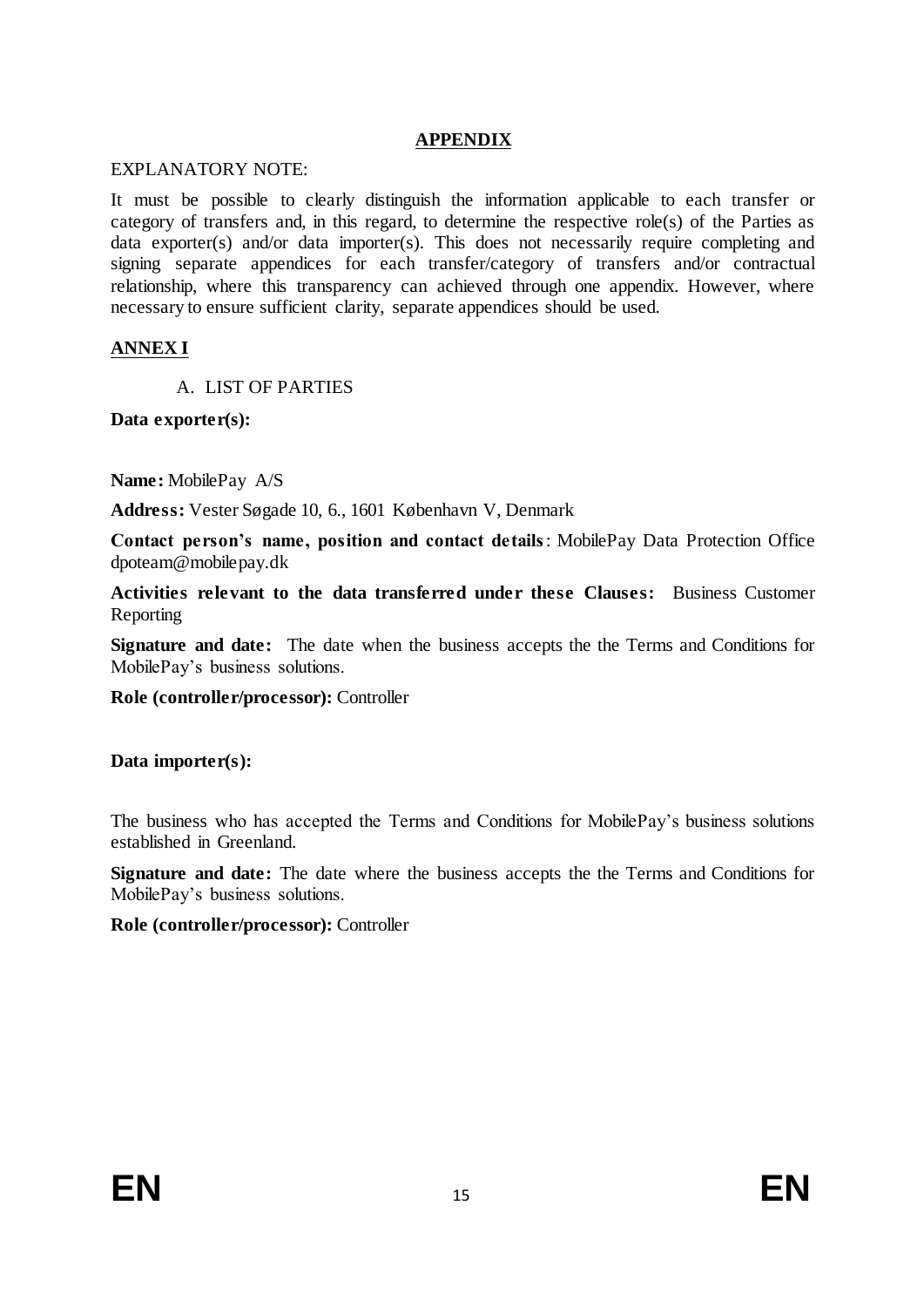# **B. DESCRIPTION OF TRANSFER**

*Categories of data subjects whose personal data is transferred*

### **Individual users of MobilePay**

*Categories of personal data transferres*

*A***lias (Name/Surname or Nickname), Last Four Digits of the Phone Number, Picture (of choice of the customer, if applicable),**

### **Message (from the customer, if applicable) Purchase details (transaction ID, date , time , amount)**

*Sensitive data transferred (if applicable) and applied restrictions or safeguards that fully take into consideration the nature of the data and the risks involved, such as for instance strict purpose limitation, access restrictions (including access only for staff having followed specialised training), keeping a record of access to the data, restrictions for onward tran sfers or additional security measures.*

# *N/A*

*The frequency of the transfer (e.g. whether the data is transferred on a one-off or continuous basis).*

# **Data will be delivered in regular intervals – daily or weekly**

*Nature of the processing*

**Data will be made available to importer in connection to each transaction – through regular reporting or through the systems/APIs**

*Purpose(s) of the data transfer and further processing*

# **Enable business to identify purchasers when needed.**

*The period for which the personal data will be retained, or, if that is not possible, the criteria used to determine that period* 

*N/A*

*For transfers to (sub-) processors, also specify subject matter, nature and duration of the processing*

*N/A.*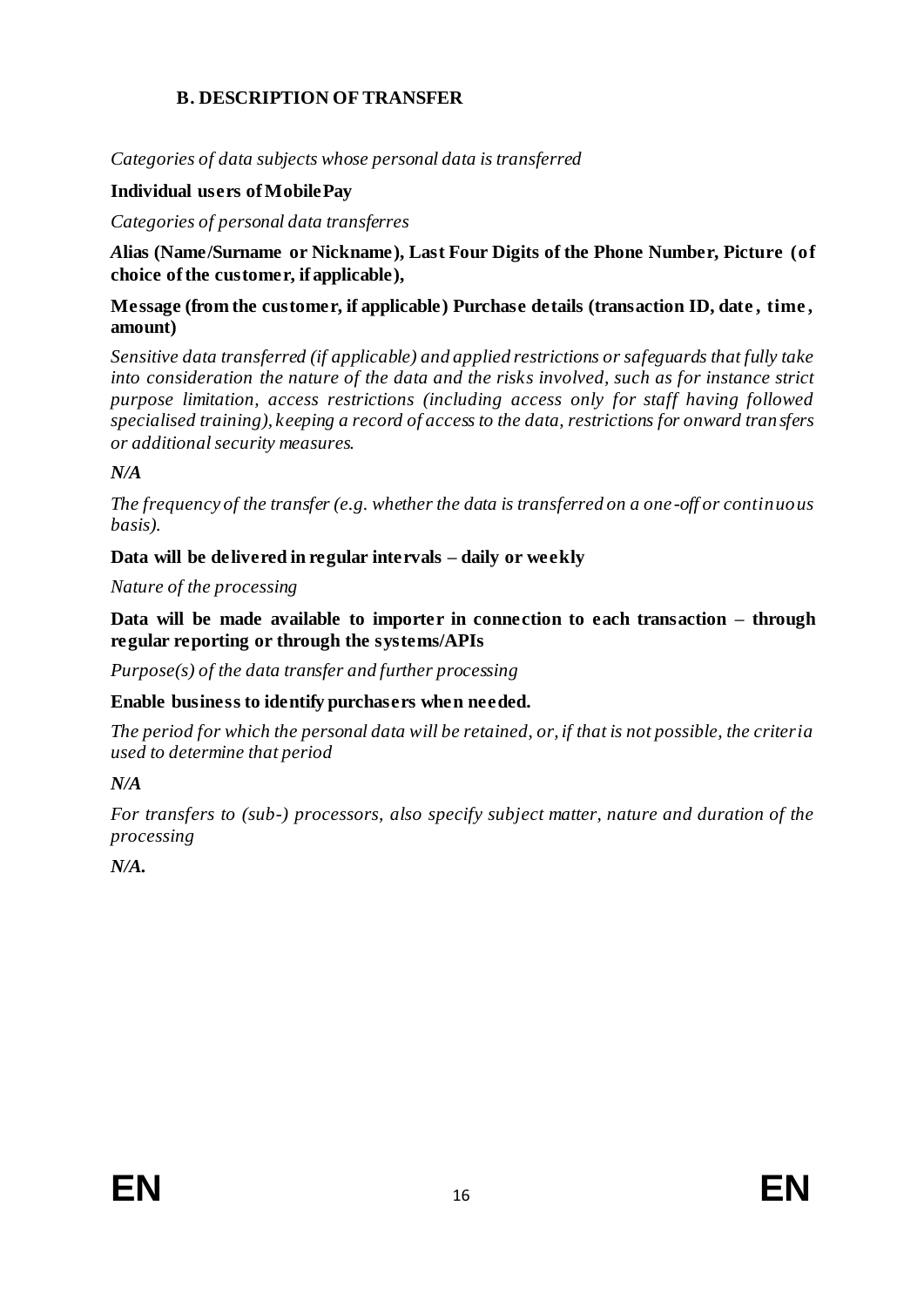### **C. COMPETENT SUPERVISORY AUTHORITY**

*Identify the competent supervisory authority/ies in accordance with Clause 13* **Danish Data Protection Authority – Datatilsynet**

**Carl Jacobsens Vej 35 2500 Valby Tlf. 00 45 33 19 32 00 [dt@datatilsynet.dk](mailto:dt@datatilsynet.dk?subject=)**